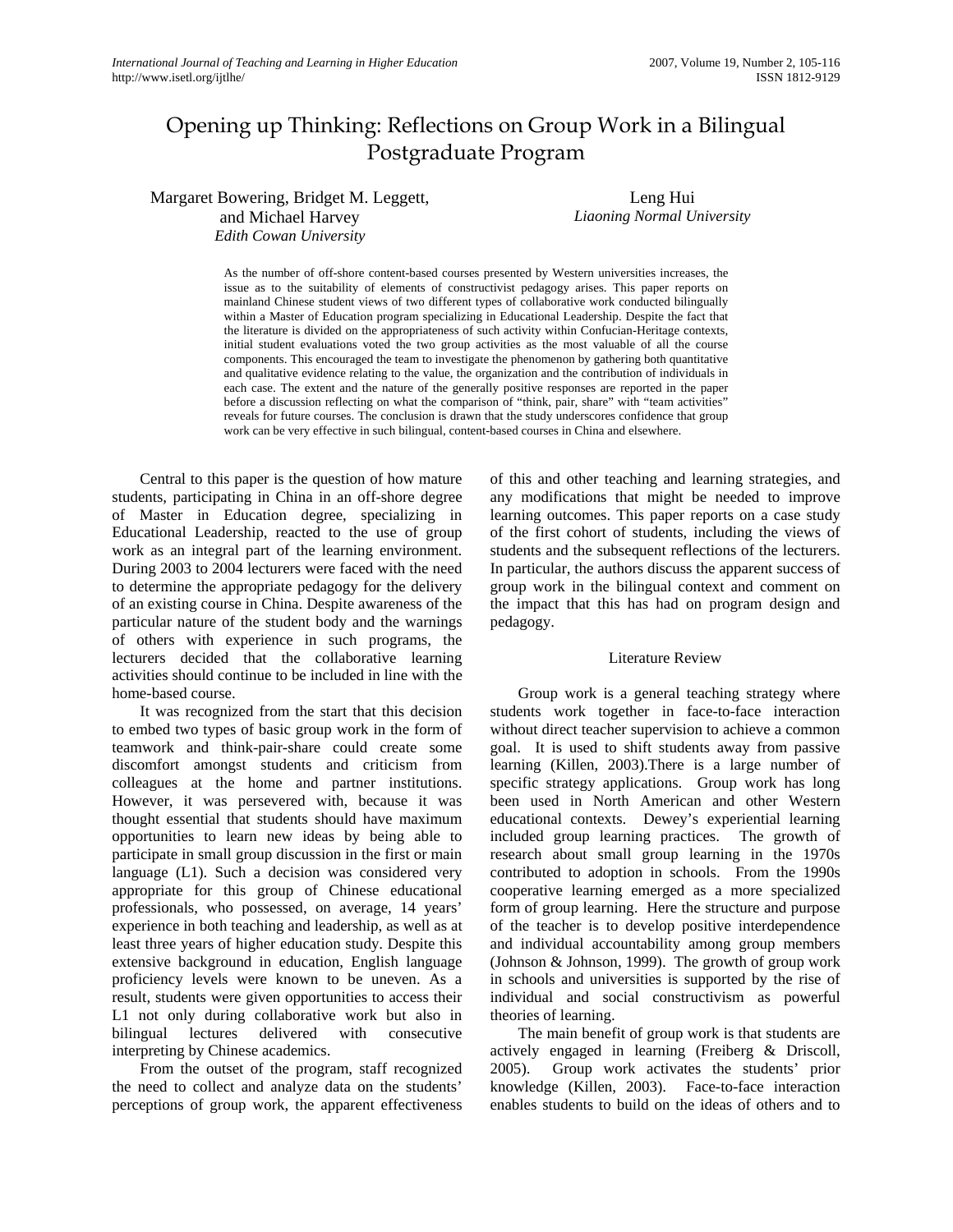construct knowledge (Eggen & Kauchak, 2006). They must bring ideas into their own context, learn how to ask questions and interrogate the topic of discussion. An "outside in" learning process develops as ideas are built collaboratively and then internalized. Some students may model the interrogation process. McCaslin & Good (1996) recognize the outcomes of cooperative learning as being active learning, problem solving, student engagement and relationships. However, there are few studies that can establish the most effective strategy applications.

Doubts arise concerning the suitability, in the Chinese context, of the use of group work, whereby groups varying in membership from two to eight students collaborate. This is because both the traditions and current practice of Chinese education conflict with this type of teaching method. Group work is not used frequently, even at tertiary level, because teachers, as knowledge holders and transmitters, are regarded as being the center of the classroom. A dominant role is prescribed for Chinese teachers from the Confucian tradition of education, which states that teaching is composed of transmitting *dao* (Confucian morals), imparting knowledge and resolving doubts. Teachers are expected to be the classroom authority in knowledge and morality, as a result of which students largely depend on teachers for the source of learning material, the correct way of interpreting the material and the right to evaluate the result of students' learning of the material (Cortazzi & Jin, 1996; Hird, 1995).

From the students' perspective, group work as a learning strategy may not be as efficient or as effective as memorization, one of the most popular learning strategies for Chinese students (Ma, 1997). Most teachers and students regard memorization as a short cut to learning for the various examinations, which are often factually based. On the other hand memorization does not necessarily equate to rote learning, where the focus is on regurgitation rather than combining memory work with understanding. As far as most Chinese students are concerned, memorization is a means of internalizing the learning material (Biggs, 1996; Lee, 1996; Leng, 2003).

Despite these considerable constraints on collaborative learning style, two major arguments are advanced in the literature for the use of collaborative learning. The first of these is that the effectiveness of group work in assisting understanding, promoting exploratory talk and questioning and developing higherorder thinking in a variety of programs at tertiary level, is now generally accepted (Litecky, 1992). Chaffee describes active learning, involving interactive teaching, student-led discussions and stimulating projects as lying "at the heart of effective, lasting education" (Chaffee, 1992, p.31).

In his survey of the major influences on the development of this type of approach, Slavin (1990, pp.14–16) discerned two quite separate theories of cognitive development supporting this argument. The first, emerging from the work of Dewey, Piaget and Vygotsky, speaks of the encouragement and assistance provided within the interactive context, while the second relies on the theory of cognitive restructuring or elaboration put forward by psychologists (Wittrock, 1980, p. 397). This process, also termed cognitive rehearsal, is described by Yager, Johnson and Johnson (1985, p. 65) as the ability of all in the group to "orally explain, summarize and elaborate the material being learned". However, over and beyond the cognitive area, attention has also been given to the societal value of cooperative learning. David Jacques, for example, has argued that the high level of cooperation possible in small groups helps students develop essential social and emotional skills, which are so necessary in the modern context. He suggests that the enhancement of student ability "to handle interpersonal problems rather than to avoid them and to do so constructively and creatively" (Jacques, 1991, p. 21) is yet a further part of the overall cognitive benefit.

The second argument in favor of group work, conducted bilingually as in this case, is that those who are less proficient in the language of instruction, benefit from recourse to their L1, when being required to process unfamiliar oral or written text. In using their major language to understand new concepts and/or establish links with existing knowledge in their bilingual groups, students access their content schema (Carrell, 1983) in the major language and thus enhance not only cognition but also overall satisfaction.

Evidence for the value of continuing access to two languages has been provided by recent research amongst international graduate students in the United States. Japanese and Chinese college students, resident in the United States translate into their L1 most of the time (Upton & Lee-Thompson, 2001). Other studies, this time with local American students studying French, showed that preparation for later writing in the L2, involving thinking and drafting in L1 rather than in L2, led to better results (Brook, 1996). Kern (1994) also found that the same type of students used translation constantly, even though they were told specifically that this was not acceptable.

All these studies support the claim that access to the major language in cross-cultural situations is both natural and beneficial. However, this should be viewed as particularly so in this situation, where the students would require any new cognitions to be used largely in the first language environment. The literature, therefore, supports the efficacy of group work conducted in a bilingual mode. This study can be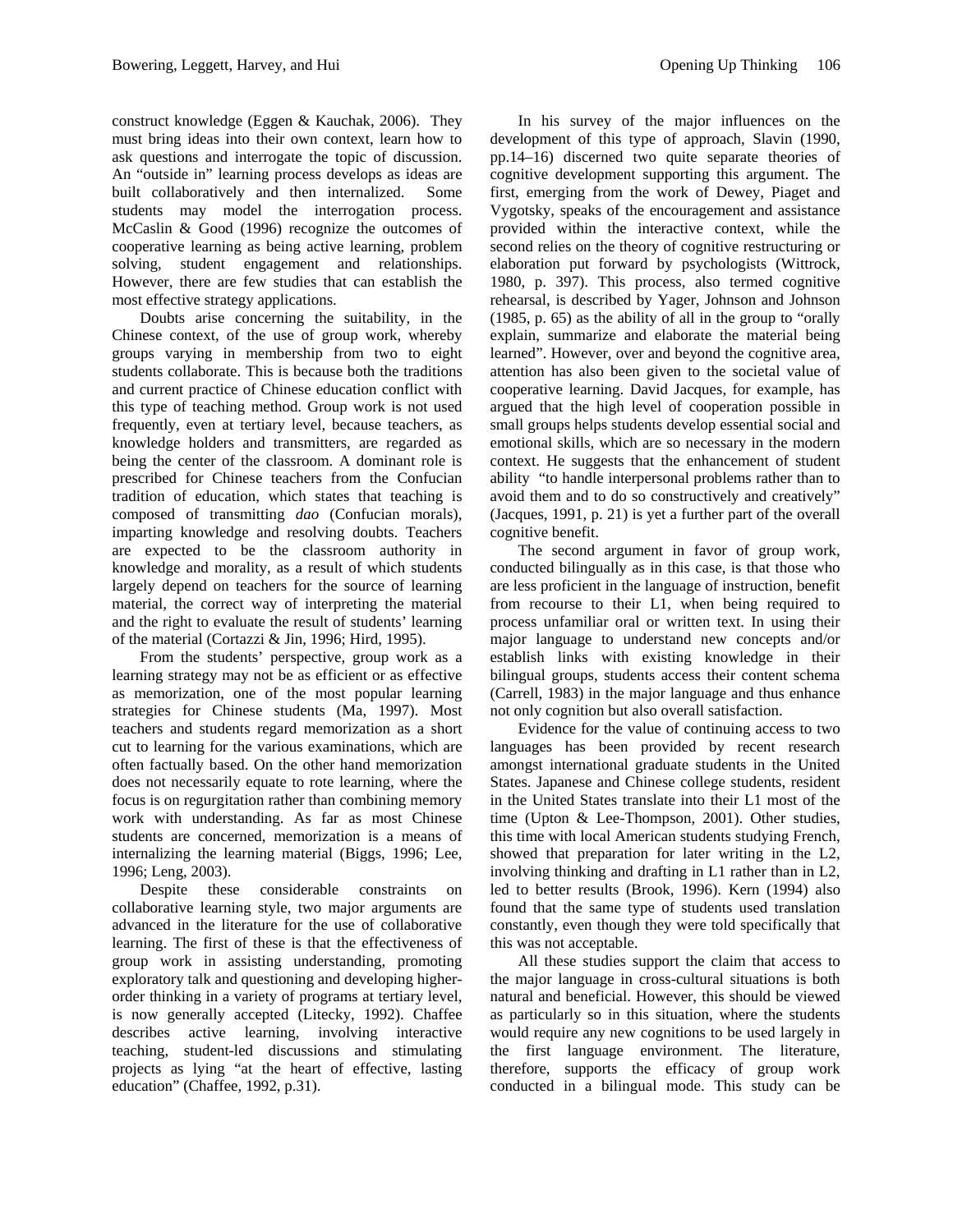viewed as breaking new ground in that it describes student reaction to a course, which is distinguished by the fact that it is content rather than language-based. Furthermore it is conducted in China where collaborative learning styles are not the norm. As these principles may increasingly need to be applied in coming years, the study could be said to have significance over and beyond the area of education. It now remains for the students to speak for themselves on the matter of their gains in such a learning situation.

### Background to the Study

Negotiations for the delivery of the Master of Educational Leadership between the Zhejiang Education Authority, in China, and Edith Cowan University (ECU), in Australia, were completed in 2002, with the first of a succession of cohorts beginning the course in the following year. As with the homebased course, the teaching of the four units was spread over two years, and involved students in the study of print materials and attendance at a six-day semiresidential program with 35 hours of lectures and workshop activities, including the completion of one of the assessment tasks. Small group learning, a key learning activity for each teaching day, was introduced to complement the other key learning strategy – the sequence of PowerPoint face-to-face lectures delivered in English with the help of consecutive interpreting.

The nature of the group work, which was deliberately restricted to two types in order to enhance acceptance and familiarity, consisted of pair and teamwork with each having its distinct purpose. The think-pair-share learning strategy was mainly used to break up lecture delivery and provide brief "spaces" for adjacent class members to deconstruct, assess and reflect on knowledge directly after it was introduced.

Team learning, however, was quite different. In self-selected groups of seven to ten students, students collaborated on a set task over a much longer period (or even periods), after which they made presentations of group outcomes. Two types of teamwork were used. Firstly, there were tasks undertaken by the team after which students immediately made a presentation within the same session on the theme under discussion. These tasks are part of the sequence of learning for the session. For example, different teams might be asked to take different sections of a reading, analyze the content and compare this with the local situation. Overall, such an activity might last for 30 to 90 minutes, The second type saw the teams collaborating for two to three separate sessions on an assignment task and then making an assessed presentation to the class. Assessment was thus an important aspect of this latter type, while this was not the case with the less extensive team tasks, nor with the think-pair-share activity.

Lecturers returned from their initial teaching experiences with some misgivings about the effectiveness of the teaching and learning processes and were thus very keen to see the results of the first course evaluation. This first questionnaire, designed to elicit response in either Chinese or English, was administered to the 36 students in the first cohort after one unit with each lecturer (see Table 1). Their replies, 90 % of which were in Chinese, rated the usefulness of the different parts of the course on a scale from 1 (Not at all useful) to 4 (Very useful).

Although the table indicates that all aspects of the course were regarded positively, the highest support was reserved for the two group work activities, thinkpair-share and teamwork. These results were not only unusual by their very nature, but also by the degree to which they varied from the next most popular strategies. Think-pair-share was shown to be significantly more useful than teamwork and the latter in turn was ranked significantly higher than the study guide (0.05 level of significance by paired sample ttest). This overall trend was confirmed by findings from an open-ended question, which asked students to identify what they liked most about the teaching program. However, this time the favorite was teamwork with 47% support, individual sections of the course 19%, case studies teaching 17% and think-pair-share 14%.

As a result of these unexpectedly positive results in relation to group work, further investigation was undertaken. It is the findings of this further investigation that are the main focus of this paper. A second questionnaire, administered at the end of the third of four units taught by ECU, was designed specifically to elicit information about why the two collaborative strategies had proved acceptable to the students and what sorts of activities were typical of each. Responses to the first questionnaire informed the design of the second one. In particular, the questionnaire format was altered to obtain rankings in place of ratings in an attempt to avoid the normally complimentary nature of the latter. Responses to openended questions in the first questionnaire informed the design of some of the questions in the second questionnaire, providing alternatives from which the

TABLE 1 Value of Course Components

| value of Course Components      |      |      |  |  |  |
|---------------------------------|------|------|--|--|--|
| <b>Course Components</b>        | М    | SD   |  |  |  |
| Think-Pair-Share                | 3.81 | 0.40 |  |  |  |
| <b>Team Activities</b>          | 3.63 | 0.49 |  |  |  |
| <b>Study Guide</b>              | 3.31 | 0.47 |  |  |  |
| Readings                        | 3.23 | 0.40 |  |  |  |
| <b>Individual Assignments</b>   | 3.22 | 0.55 |  |  |  |
| <b>PowerPoint Presentations</b> | 3.19 | 0.40 |  |  |  |
| <b>Exam Questions</b>           | 3.03 | 0.41 |  |  |  |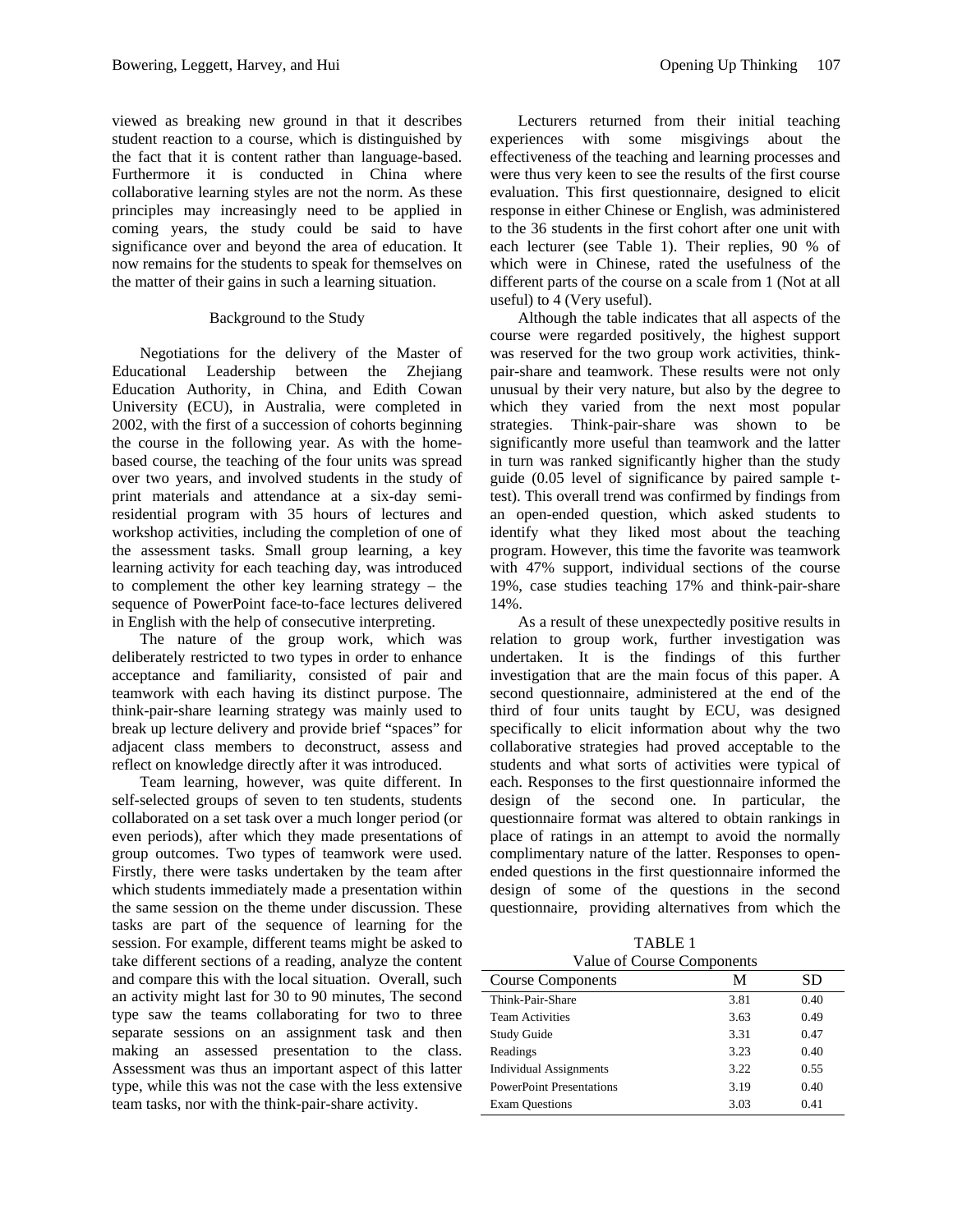students could choose. At the same time opinions were sought to allow for crosschecking of quantitative and qualitative data. Findings from this second questionnaire form the basis of the remainder of this case study, which gives the views of the Chinese cohort.

#### Results

Findings concerning the two types of group work, teamwork and think-pair-share are provided. In particular we discuss the perceived value of each activity as indicated by rankings, as well as opinions from open-ended questions about organization, effectiveness and suggestions for improvement. Examples of team tasks include:

- 1. Prepare a concept map of leadership based on the lecture materials and prior knowledge.
- 2. Read a particular section of the English reading and prepare a summary of it for the class. Different sections are allocated to each team.
- 3. Investigate the "school improvement process" and incorporate understandings for a 15 minute presentation to the class using PowerPoint or a wall chart.

#### *Value of Teamwork*

 Students were asked to rank nine statements concerning the value of teamwork. Table 2 shows the responses and the mean rankings of these.

Analysis of student opinion given in response to the open-ended questions (see appendix) provides backing for these rankings. The majority of comments support the deepening of understanding of the unit and the opportunity to exchange ideas and learn from others. However as the next most evident attribution of value was the effect of teamwork in opening up new ideas and providing inspiration, it could be said that the

than the rankings. This was because it produced signs of appreciation that group members were able, in this way, to not only deepen understanding, but also to add to it. Only one group member took a contrary view to these in commenting that teamwork was a waste of time.

Teamwork spaces were useful for:

- "Pooling the wisdom of the masses and obtaining benefit from others."
- "Exchanging views, learning from each other, intensifying collaboration, rearranging the resources, inspiring each other, and opening up thinking."

Students also applied ideas to their own situations by:

- "Exchanging ideas by relating to our own working experiences; put forward my own view by integrating my own area and my own working unit."
- "Relating to our own experience, we can understand the unit better."

These expressions of pride suggest teams function as a space for the construction of a professional identity in the classroom. Traces of this belief can be found in the following:

- "It can ignite the sense of honor of the team."
- "Teamwork cultivates a collaborative spirit."

Pacing and timing emerged as concerns in response to an item about improving effectiveness.

- "Teachers should control the time of the team activity."
- "Reasonable time allocation."

| Statement                                                              | Mean ranking |
|------------------------------------------------------------------------|--------------|
| Making sense of the course work                                        | 2.8          |
| Working together to answer the question which was asked                | 3.3          |
| Listening to the views of other members of your team                   | 4.0          |
| Translating the English                                                | 4.2          |
| Exchanging ideas about leadership                                      | 4.8          |
| Exchanging work experiences                                            | 5.3          |
| Getting a chance to understand the readings                            | 5.5          |
| Negotiating the organization of the team work (roles, work allocation) | 6.6          |
| Getting to know the other team members                                 | 7.7          |

TABLE 2 Ranking of Value of Different Aspects of Teamwork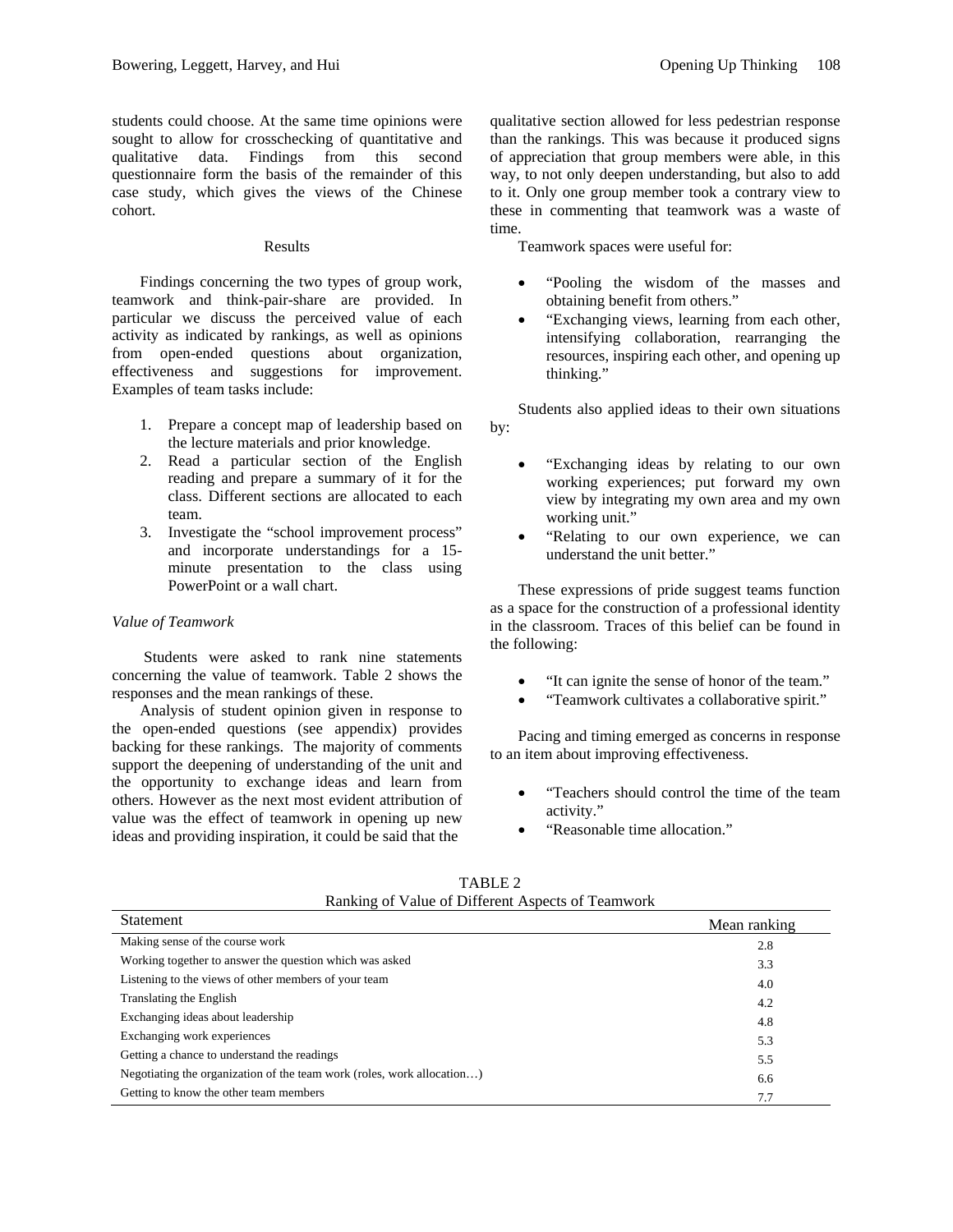TABLE 3

| I CICCINAZE OI BUQUINS KANKING I ANICUM TUANI WOLK ACHVINGS AS ONE OI TIICH TINCE MOST OSUAI KOICS |    |  |
|----------------------------------------------------------------------------------------------------|----|--|
| Group Roles                                                                                        | %  |  |
| Expressing your own opinion                                                                        | 91 |  |
| Listening to the discussion                                                                        | 68 |  |
| Asking questions to develop your own understanding                                                 | 56 |  |
| Keeping the group focused on the task                                                              | 18 |  |
| Presenting the group's work in the class                                                           | 15 |  |
| Answering questions for others                                                                     | 12 |  |
| Leading the group                                                                                  | 12 |  |
| Translating the English for others                                                                 | 12 |  |
| Summing up, bringing the discussion together                                                       | 9  |  |
| Mediating between group members                                                                    | 9  |  |
| Explaining the course work to others                                                               | 6  |  |

Percentage of Students Ranking Particular Team Work Activities as One of Their Three Most Usual Roles

Students also believed that teamwork was not always as efficient as it might be because the focus shifted from the prescribed topic. Recommendations were that teams should

- "Ignore anything irrelevant to the unit."
- "Identify the main question; exchange must be about the main subject; keep the group's work focused on the task."

Suggestions were also made about the nature of the work being undertaken and that the lecturer should give sufficient specification for the task, making absolutely clear

- "The theme of the discussion."
- "The requirement of the task objectives and the time limit."

A third of the group favored a stronger emphasis on the inclusion of typical cases drawn from Australia and elsewhere.

### *Organization of Teamwork*

Answers to the several open-ended questions (see appendix) in this section drew very positive comments. The majority of students expressed satisfaction with team composition in terms of number (76%) and its advantages such as diversity of group membership in terms of age, gender, experience and position (78%). A typical comment, offered by a team member, was that, "People with different ages and different genders have different experiences, so these help with understanding the question."

Despite the fact that students opted to form their own groups, it appears that caution still needed to be exercised about the impact of power and status differences in relation to discouraging participation by

some participants. While the instructional staff was aware of this issue, they were not in a position to monitor the effects because of the language barrier (neither spoke Mandarin). Only a small number of students raised the issue and then only obliquely.

- "The speakers should not be limited to a small number. Everybody should be given an opportunity to speak up."
- "Group dynamics should bring into play everyone's initiative, and then everyone can participate actively."

A question on how the group managed differing views evoked comment indicative of both public and private responses. The most common of the overt responses mentioned was to persevere with further discussion and negotiation, while others were content to describe the situation as involving the mere exchange of ideas. The other strand evident was that group members would resort to private reflection on the different points of view expressed.

### *Contribution of Team Members*

Aspects relating to the contribution of individual members within their team were also canvassed in order to gain an indication about how each student viewed these group learning strategies. In the first place, students were asked to rank the roles they took in the group from "most usual" to "least usual", and to mark with an (x) those roles that were not applicable to them. The table below shows the percentage of students assuming the various roles, when those roles had been ranked in their top three most usual roles.

 In interpreting these data we cautiously use the frequency with which an activity is highly ranked as an indicator of its relative importance to that individual.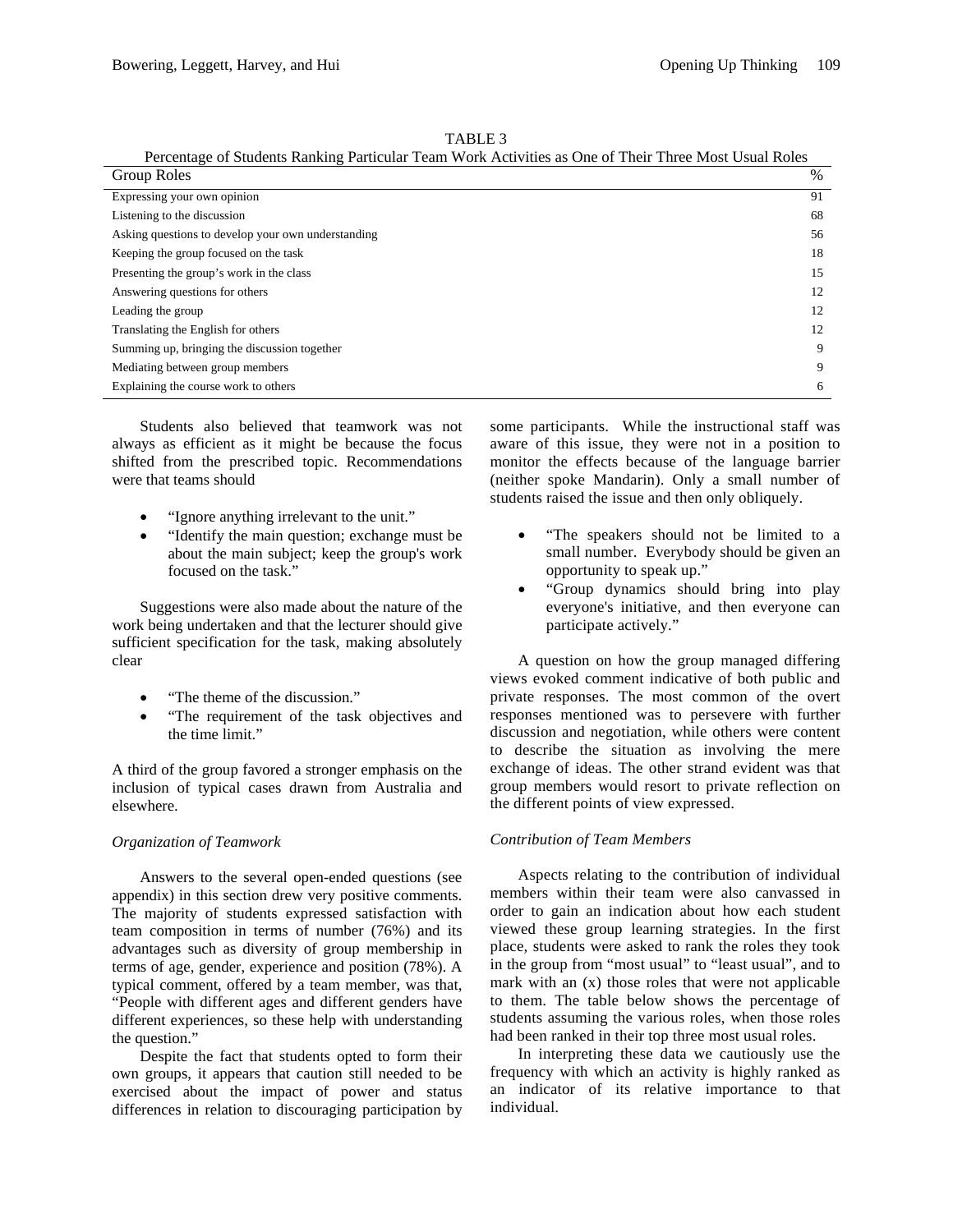|--|

Percentage of Students Ranking Activities as One of Their Top Three Choices During Think-Pair-Share

| Think-Pair-Share Activities                                  | %        |
|--------------------------------------------------------------|----------|
| Making sense of the course work                              | 88       |
| Translating the English                                      | 45       |
| Exchanging ideas about leadership                            | 45       |
| Exchanging work experiences                                  | 39       |
| Asking questions about the course work                       | 36       |
| Answering the question which was asked                       | 24       |
| Getting a chance to read the Chinese version the study guide | 12       |
| Getting to know the other person                             | 3        |
| Getting a break from listening to the lecturer talking       | $\Omega$ |

This interpretation takes into account the observed behavior of the students during the teamwork, data from earlier surveys, and the selfreported disinterest in taking time out (see Table 4 and related discussion).

It is evident that the most important aspect for group members is *expressing your own opinion*, *listening to the discussion*, and *asking questions to develop understanding.* By contrast, *answering questions for others* was rated as a much lower priority. Consistent with this, the three highest ranked teamwork activities had at least 97% of students participating in this activity.

In addition, two activities had bimodal distributions, each with identifiable groups of students at the opposite ends of the participation spectrum: at one end, the activity was a priority, at the other end were a group who did not participate in the activity. These were *leading the group* and *translating English for others.* The data are interpreted as confirming that these were specialized responsibilities of a small number of students. In each of these activities, 14% of those participating ranked the activity in their top two, whilst 41% ranked it in their bottom two roles, and at least 30% of students, did not participate at all in the activity. It is also interesting to note that there was a correlation of 0.6 between students' responses to these items, suggesting that English capacity was a factor in determining the leadership roles in the groups.

When the focus moved to comment on other members of the group, responses were more varied. Students were asked to "Describe the characteristics of the people who contribute most to the group discussion". According to the answers, those who contributed most to the group possessed not only certain intellectual characteristics in terms of their wide experience, their special insights and understandings, organizing ability or English language skill, but also appealing personal qualities such as enthusiasm, seriousness of approach, humor, courage and helpfulness to others.

## *Think-Pair-Share*

Think-pair-share activities were used by the lecturers within the PowerPoint presentations as a means of ensuring engagement and further development of understandings. Normally occupying around fifteen minutes of class time, these were created when the lecturer assigned a short discussion topic, such as the following examples:

- What do you understand by the concept of "parallel leadership"? To what extent does this form of leadership exist in Chinese schools?
- What symbols would you use for school leadership in China (a compass, a book, an ear)? How could you apply these in your schools?

### *Value of Think-Pair-Share*

When students were asked to rank nine items according to how they best described what actually happened in the pairs, 88% of the students ranked making sense of the course work in their top three choices (Table 4). The next two most frequent activities were translating the English and exchanging ideas about leadership. Over half the students ranked getting a break from listening to the lecture talking as their lowest choice and an additional 20% ranked this as not applicable.

As with the ratings for teamwork, there was strong agreement as to the most important aspect of think-pairshare work, and lower levels of agreement for other activities. Comments of a qualitative nature related to think-pair-share were also gathered for triangulation on this central question. As found in the ranking section, the most frequent comments about value relate to making sense of the course with the exchange of ideas and experience being very similarly rated. Translations of typical responses in the rest of this section illustrate the sorts of ways students obtained help from thinkpair-share.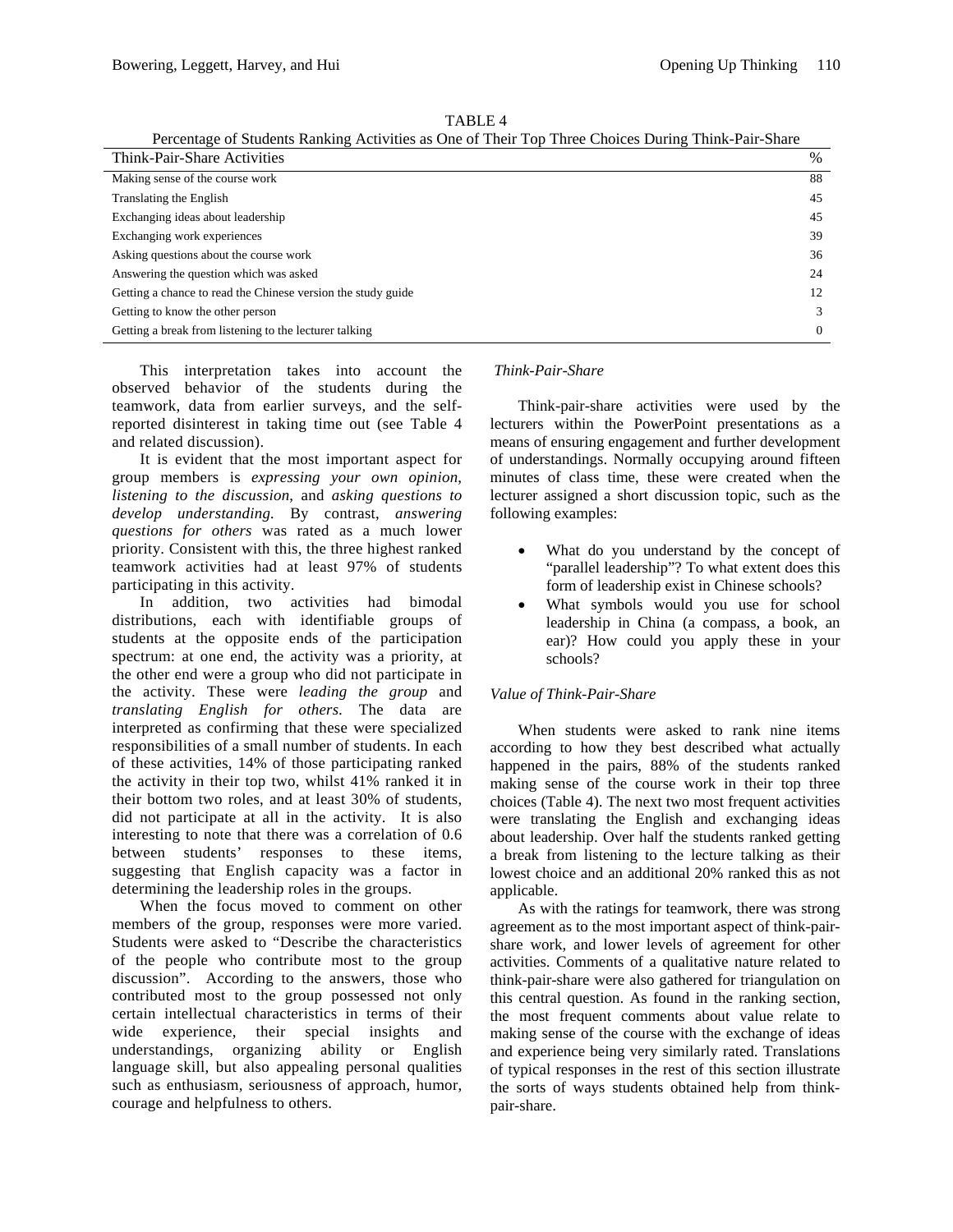Specifically, the think-pair-share strategy created opportunities to assess the meaning of key knowledge or issues at the time of exposition.

- "Think-pair-share created opportunities in lectures for students to deconstruct, and assess the meaning of key knowledge or issues at the time of exposition."
- "A proper use of think-pair-share facilitates students understanding the content of learning, and also promoting interpersonal relationships."

Some students recognized the potential of thinkpair-share for the construction of new knowledge using cooperative learning and reflection.

- "By helping each other and learning from each other, we can be inspired to open up thinking and can make progress together."
- "By pair work, I can learn what I haven't thought of."

Often the most intense and most animated sharing related to workplace application of thinking about the content of the unit.

- "It's a very good way for students to share the different ideas and experiences, so as to broaden their insight."
- "Because we have different experiences and different professional majors, we have different views on the unit, on its conclusion and on its background materials in the unit. Pair work enables our exchange and exploration of these [opinions]."

Despite the efforts of the interpreter, a constant challenge for most students was keeping up with unfamiliar English language words and expressions in the PowerPoint slides and lecturer talk.

- "It's helpful when we encounter some difficult content or concepts and the language barriers."
- "Because we have different English proficiency levels, pair work enables us to consult and make enquires."

For some students, think-pair-share was also an opportunity to develop a professional relationship.

- "It facilitates the understanding of the unit and facilitates understanding my partner."
- "A proper use of pair work facilitates student understanding of the content of learning, and

also the promotion of interpersonal relationships."

## *Organization of Think-Pair-Share*

In relation to suggestions about the improvement of pair work effectiveness, one-third of the students needed greater clarification of the question or topic set for discussion, and one quarter felt that greater guidance concerning and control of timing should be available. A somewhat smaller group was concerned about how the pairings were determined. However, within the advice about how the groupings could be improved, no consensus emerged. A few made the suggestion that in the future results from the activities should be collected and discussed during lectures.

## *Comparison of the Value of Think-Pair-Share and Teamwork*

Comparable data to that which was reported in Table 4 for think-pair-share work were collected for teamwork. Six of the nine items were held common to the two sets of questions, as shown in Table 5. A study of these six items provides additional insight into the way in which the think-pair-share and teamwork functioned. There was considerable commonality between the two sets of data, as revealed, in particular, by the three most commonly chosen activities.

*Making sense of the course work* was the most important function of this work, with 88% and 76% of students, respectively, ranking these in the top three most important functions of the activity. Likewise, translating the English was ranked in the top three by 45% and 50% respectively. The main difference related to *working together to answer the question set.* This was ranked as a high priority by 24% in think-pairshare, but by 65% in teamwork. One explanation for this is that teamwork was assessed, whereas think-pairshare work was not.

### Discussion

The findings from this early evaluation of the use of group work in a western style Master's course have provided useful data as a basis for reflection. At this stage, however, there is a need to confine the discussion to the opening of issues rather than the reaching of conclusions. As a consequence, the discussion of issues is more reflective than conclusive in nature incorporating many different elements of the reflective practice system suggested by Bain, Ballantyne, Mills & Lester (2002).

The evidence put forward in the paper suggests that the two collaborative activities, think-pair-share and teamwork, are fulfilling the hopes of the lecturers who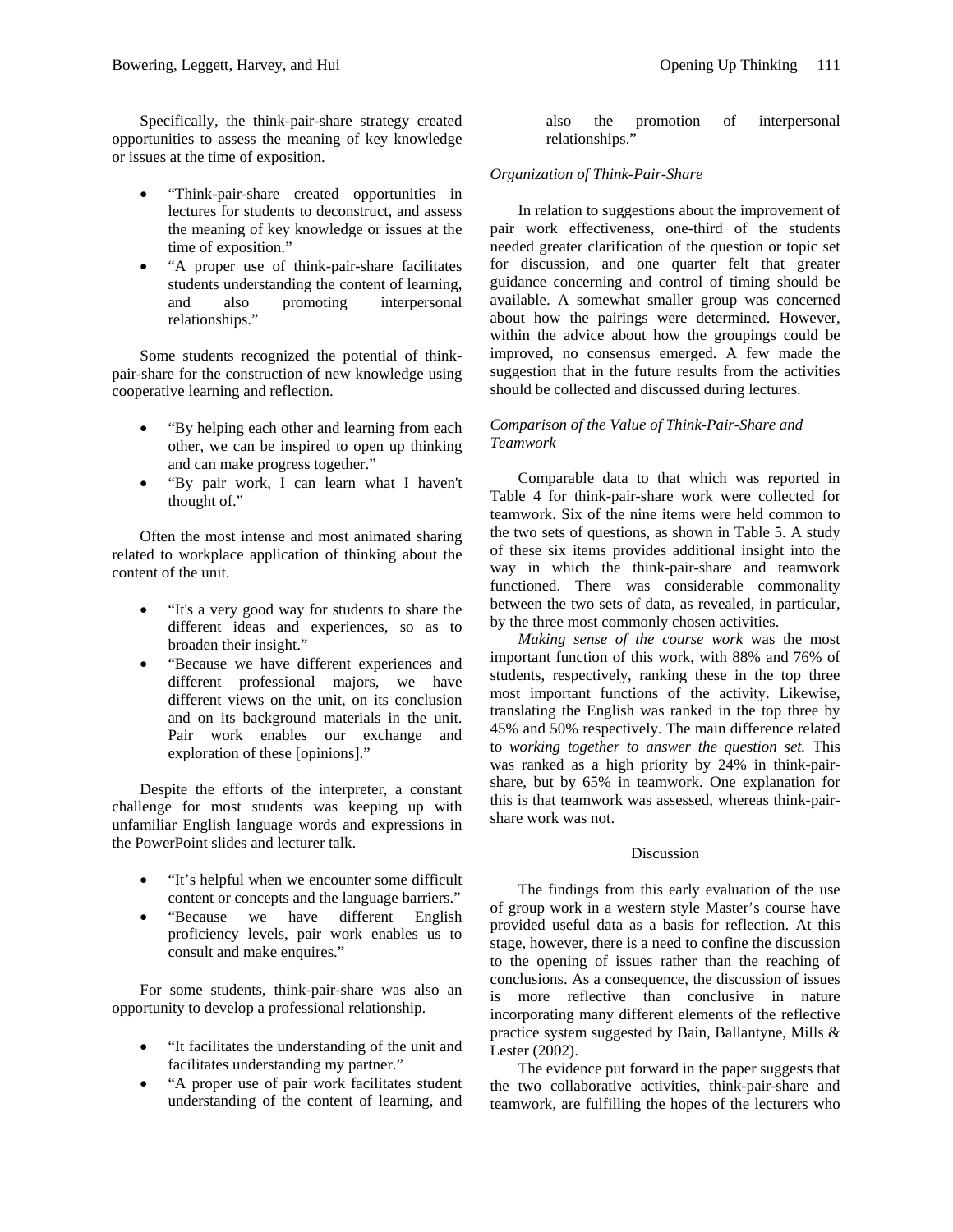| Activities                                                             | Pair<br>work | Rank<br>pair | Team<br>work | Rank<br>team |
|------------------------------------------------------------------------|--------------|--------------|--------------|--------------|
| Making sense of the course work                                        | 88%          | 1            | 76%          |              |
| Translating the English                                                | 45%          | $2=$         | 50%          | 3            |
| Exchanging ideas about leadership                                      | 45%          | $2=$         | 21%          |              |
| Exchanging work experiences                                            | 39%          |              | 26%          |              |
| Answering (working together to answer) the question which was asked    | 24%          |              | 65%          | 2            |
| Getting to know the other person (team members)                        | 3%           |              | 0%           |              |
| Asking questions about the course work                                 | 36%          |              |              |              |
| Getting a chance to read the Chinese version of the study guide        | 12%          |              |              |              |
| Getting a break from listening to the lecturer talking                 | 0%           |              |              |              |
| Listening to the views of other members of your team                   |              |              | 35%          |              |
| Getting a chance to understand the readings                            |              |              | 18%          |              |
| Negotiating the organization of the team work (roles, work allocation) |              |              | 9%           |              |

TABLE 5 Comparison of Top Three Activities for Pair Work and Teamwork

decided to include them as an integral part of the program. The activities helped make the course applicable to the local context, increased student accessibility to course meanings and provided opportunities to resolve problems of interpretation and relevance.

 Some concern exists about the possibility that think-pair-share activities may be too challenging for the cohort. The lack of relevant data on individual student proficiency in English prevents any cross checking between language level and response, but it may be that students who are reasonably proficient see translation as being less important than for those for whom English is a problem. An alternative and opposing interpretation includes the possibility that those who take on the responsibility are more aware of how important translation is and therefore give it, and themselves, more significance. In an overall sense this may be reading too much into the fact that a greater need for translation is shown for think-pair-share, since student suggestions about changing pair composition did not evoke any consistency about change that could be interpreted as having a direct impact on the provision of more language support.

From this analysis of variation in relation to responses to the two collaborative activities has come the opportunity to reflect on a number of key matters that can help guide future developments of the program. The most obvious of these matters is to persevere with the current form of teamwork, realizing that the more extensive and practical sharing available in the teamwork situation means that it is a potentially richer space for learning about leadership than think-pairshare. Partly also, the close connection between teamwork and assessment might be considered decisive in maintaining the commitment of students, who are struggling with new content at the same time as handling linguistic and cross-cultural challenges in all parts of the course.

Teamwork effects also extend beyond the 35-hour intensive teaching program. It was observed that by the end of the course many of the teams had become *guanxi* groups with such ties becoming an enduring outcome. Wang defines *guanxi* as "cultivating, developing and maintaining personal relationships on the basis of the continuing exchange of favors. Friendship and empathy between the two parties are of secondary importance, though they are useful in reinforcing the relationships." (Wang, 2004, p.81) . Subsequent visits have confirmed that this is, indeed, the case and that lasting connections have been made through the study programs, although this effect seems to have spread among the cohort, rather than being limited to the particular teams.

It is also evident that think-pair-share has advantages, which may not as yet have been fully capitalized upon. Besides its primary value in terms of conceptual consolidation, think-pair-share is seen as a useful circuit breaker, particularly in this bilingual lecturing context. The lecturers have continued to experiment with different uses of this strategy. Already students in the next cohort were able to see some changes in relation to feedback, the subject of some student suggestions. Following oral presentations of think-pair-share outcomes from volunteer pairs, views were collated and displayed on the whiteboard. In the much larger groups, which will be the norm in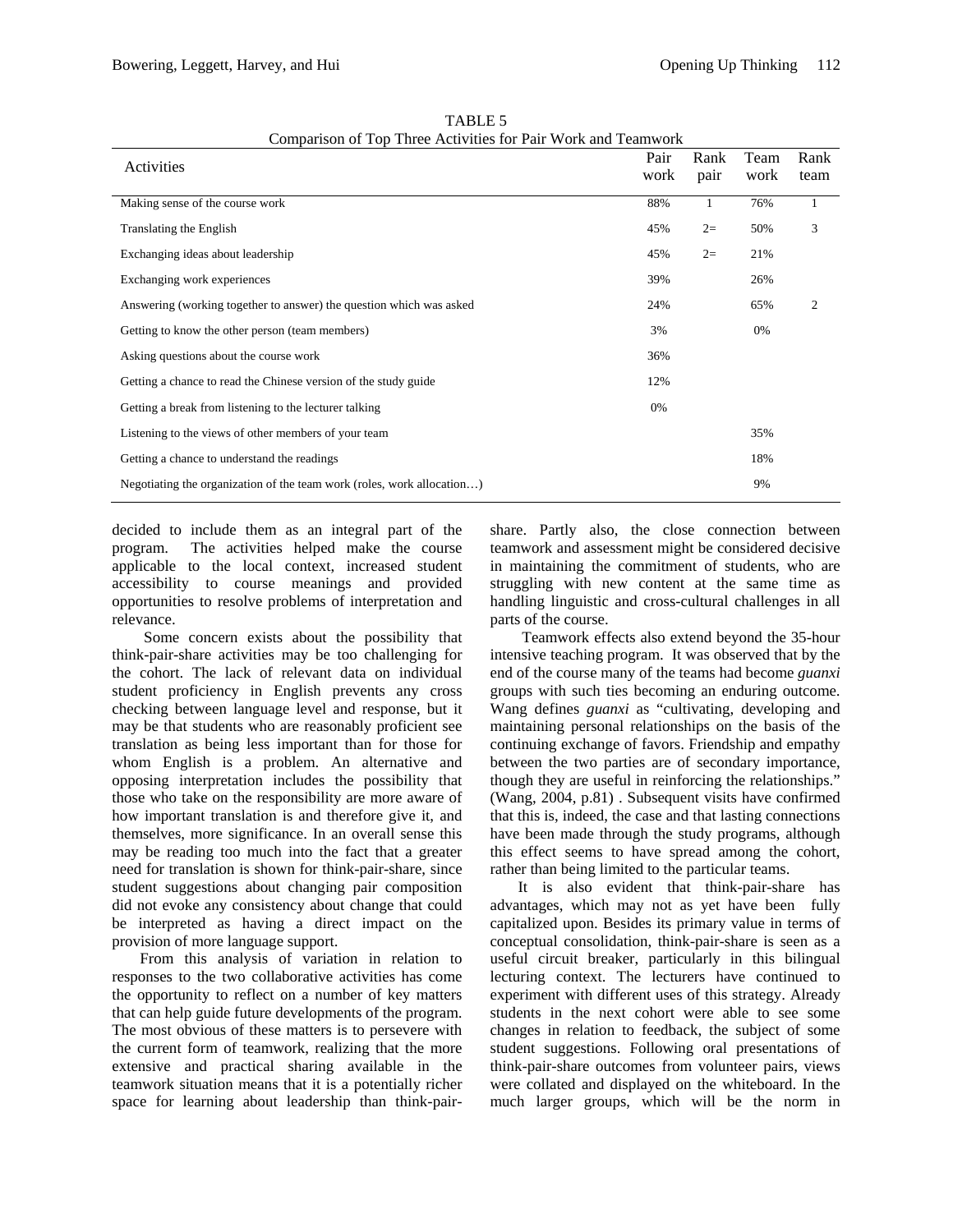forthcoming cohorts, this may be continued as a more practical innovation rather than any attempts at formal assessment. For the future too, think-pair-share efficacy could arguably be improved by way of determining and utilizing two or three different categories of task and then observing/collecting data about student use of strategies and responses to the same. Since analysis of task differentiation may well provide information on the language variable, a bonus would be that our present limited understanding of how students are coping with language transfer could be enhanced.

This last comment highlights language as currently the major issue of concern to the presenters. Although the consolidation of learning has been shown to be assisted by the operation of group work, data concerning the pivotal role of English in the course is still elusive. Lecturers constantly gain impressions from interactions with the interpreters, observations in class and assignment marking, but a further step is needed and that is to gain hard data. The introduction of some form of informal testing would be a valuable development. More could, perhaps, be gained from future questionnaires, which could be planned to discover in differing contexts how successfully students are making the transfer from one language to another and what more could be done to assist in this. It may also be that supplementation could be provided by individual case studies of the two forms of group work.

#### Conclusion

The reports given in this paper reveal a ready acceptance of both teamwork and think-pair-share by the Master's degree students in this off-shore Master of Educational Leadership course, despite the fact that the mature students might have had little experience with these in earlier formal study courses. Students evidently valued using both Mandarin and English to pool their wisdom, but whether or not this translates into formally assessed work is yet to be determined. Group work achieved the former gain by providing opportunities for the students to deepen their understandings, untangle any problems, share their experiences and extend their networks in the educational field.

Overall, it can be claimed that the findings enable the authors to move out of tentativeness to the assurance that both they and others can utilize group work as a component part of bilingual, content-based off-shore courses in countries such as China.

### Acknowledgments

The authors wish to express their debt to the Chinese students who provided the data for this paper as well as to Dr Geoffrey Coyne who peer reviewed an earlier draft of the paper.

#### References

- Bain, J., Ballantyne, R., Mills, C., & Lester, N. (2002). *Reflecting on practice.* Queensland, Australia: Post Pressed.
- Biggs, J. (1996). Western misperceptions of the Confucian-Heritage learning culture. In D. Watkins & J. Biggs (Eds.), *The Chinese learner: Cultural, psychological and contextual influences* (pp. 134- 155)*.* Hong Kong: CERC and ACER.
- Brook, A. (1996). *An examination of native language processing in foreign language writing.* Nashville, TN: Vanderbilt University.
- Carrell, P. (1983). Background knowledge in second language comprehension. *Language Learning and Communication, 2*(1), 25-34.
- Chaffee, J. (1992). Teaching critical thinking across the curriculum. In C. A. Barnes (Ed.), *Critical thinking: Educational imperative* (pp. 25-35). San Francisco: Jossey Bass.
- Cortazzi, M., & Jin, L. (1996). Cultures of learning: Language classrooms in China. In H. Coleman (Ed.) *Society and the language classroom* (pp. 129- 206). Cambridge: Cambridge University Press.
- Eggen, P., & Kauchak, D. (2006). *Strategies and models for teachers.* (5<sup>th</sup> ed.) Boston: Pearson Allyn and Bacon.
- Freiberg, H., & Driscoll, A. (2005). *Universal teaching strategies.* Boston: Pearson Education International.
- Hird, B. (1995). How communicative can English language teaching be in China? *Prospect: A Journal of Australian TESOL, 10*(3), 21-27.
- Jacques, D. (1991). *Learning in groups*. London: Kogan Page.
- Johnson D., & Johnson, R. (1999). *Learning together and alone: Cooperative, competitive and individualistic learning.* Boston: Allyn & Bacon.
- Kern, R. (1994). The role of mental translation in second language reading. *Studies in Second Language Acquisition, 16*(4), 441-461.
- Killen, R. (2003). *Effective teaching strategies. Discussion, cooperative learning, role play, problem solving.* Tuggerah, NSW: Social Science Press.
- Lee, W. (1996). The cultural context for Chinese learners: Conceptions of learning in the Confucian tradition. In D. Watkins & J. Biggs (Eds.), *The Chinese learner: Cultural, psychological and contextual influences* (pp. 25-41)*.* Hong Kong: Comparative Education Research Center.
- Leng, H. (2003). Journey to English. *The English Teacher: An International Journal, 6*(3), 335-342.
- Litecky, L. (1992). Great teaching, great learning: Classroom climate, innovative methods and critical thinking. In C. A. Barnes (Ed.), *Critical thinking:*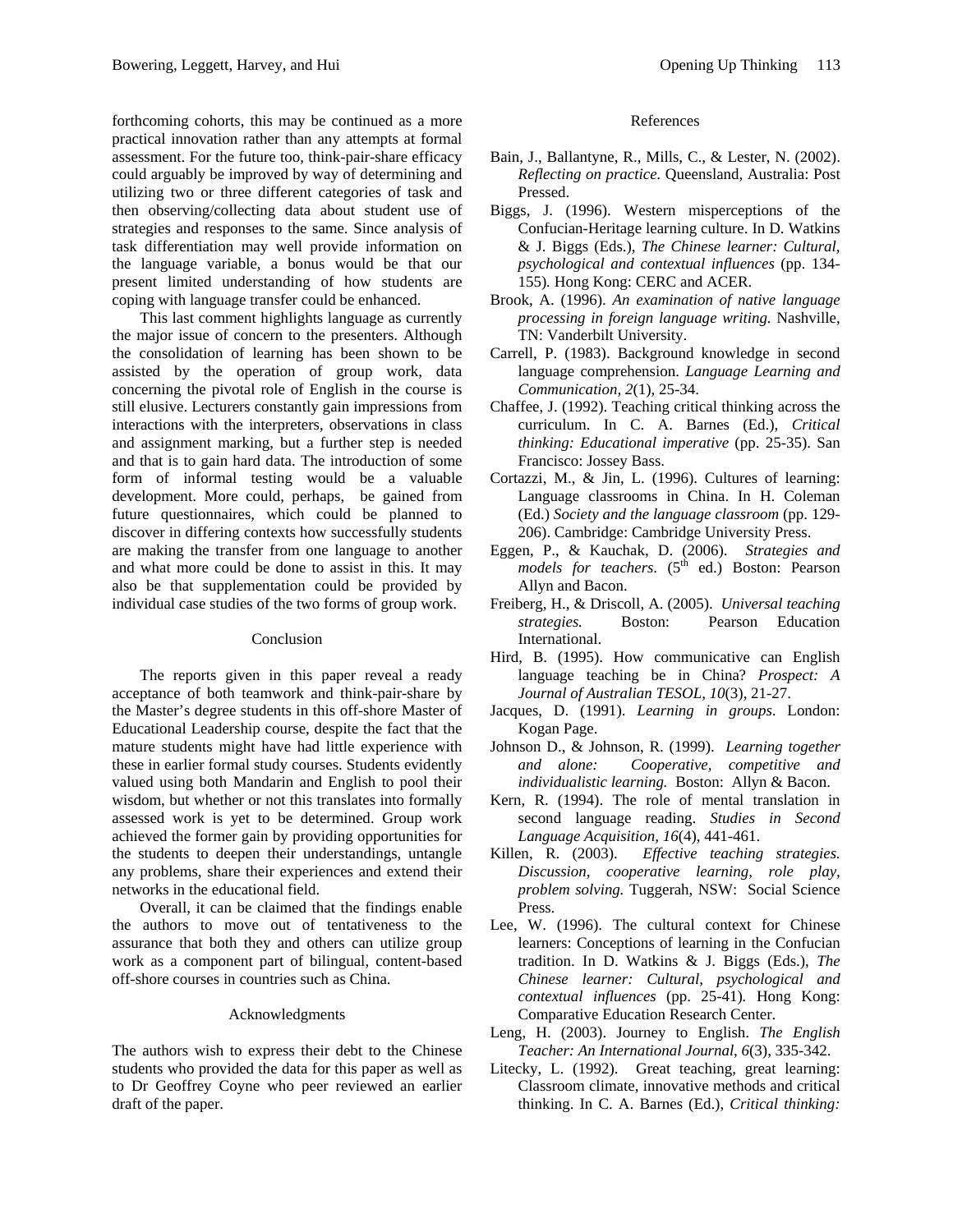*Educational imperative,* (pp. 83-90). San Francisco: Jossey Bass.

- Ma, R. (1997) *The English language learning strategies of a sample of PRC tertiary-level students.*  Unpublished MA Thesis. Singapore: RELC-NUS.
- McCaslin, M., & Good, T. (1996). *Listening in classrooms.* New York: Harper Collins.
- Slavin, R. E. (1990). *Cooperative learning: Theory, research, and practice*. Englewood Cliffs, N.J: Prentice-Hall.
- Upton, T., & Lee-Thompson, L. (2001). The role of the first language in second language reading. *Studies in second language acquisition, 23*, 469-495.
- Wang, T. (2004). *Understanding Chinese educational leaders' conceptions of learning and leadership in an international education context.* Unpublished doctoral dissertation, University of Canberra, Canberra, Australia.
- Wittrock, M. C. (1980). Learning and the brain. In Wittrock, (Ed.), *The brain and psychology* (pp. 371-403). New York: Academic Press.
- Yager, S., Johnson, D., & Johnson, R. (1985). Oral discussion, group-to-individual transfer and achievement in coorperative learning groups. *Journal of Educational Psychology, 77*, 60-66.

\_\_\_\_\_\_\_\_\_\_\_\_\_\_\_\_\_\_\_\_\_\_\_\_\_\_\_

DR. MARGARET BOWERING is Acting Research Director of the National Center of English Language Teaching and Research at Macquarie University, Sydney. Previously she lectured in Applied Linguistics

at Edith Cowan University in Perth, Australia for over five years. Her interests in teacher training, English language teaching and cross-cultural issues developed over a career spent teaching and administering language programs in Australia and several Asian countries.

DR. BRIDGET M LEGGETT is senior lecturer and international coordinator in the School of Education, Edith Cowan University. She has enjoyed a varied career in education, including time as senior high school principal, science moderator, curriculum policy consultant and director of professional practice. Her current interests include school leadership, and bilingual teaching in higher education.

DR. LENG HUI received her PhD in applied linguistics from Edith Cowan University in 2005.Currently she is teaching English to both undergraduates and graduates as an associate professor at School of Foreign Languages, Liaoning Normal University, China. Her research interests include intercultural communication, cultural linguistics and TESOL approaches.

DR. MICHAEL HARVEY is a senior lecturer in the School of Education at Edith Cowan University. His major research interests relate to the impact of changing policy and environmental conditions for schools and the ways school leaders should assist staff to respond to change. As the current coordinator of the Master of Educational Leadership for Chinese officials, he is also focusing on research into cross-cultural teaching and learning.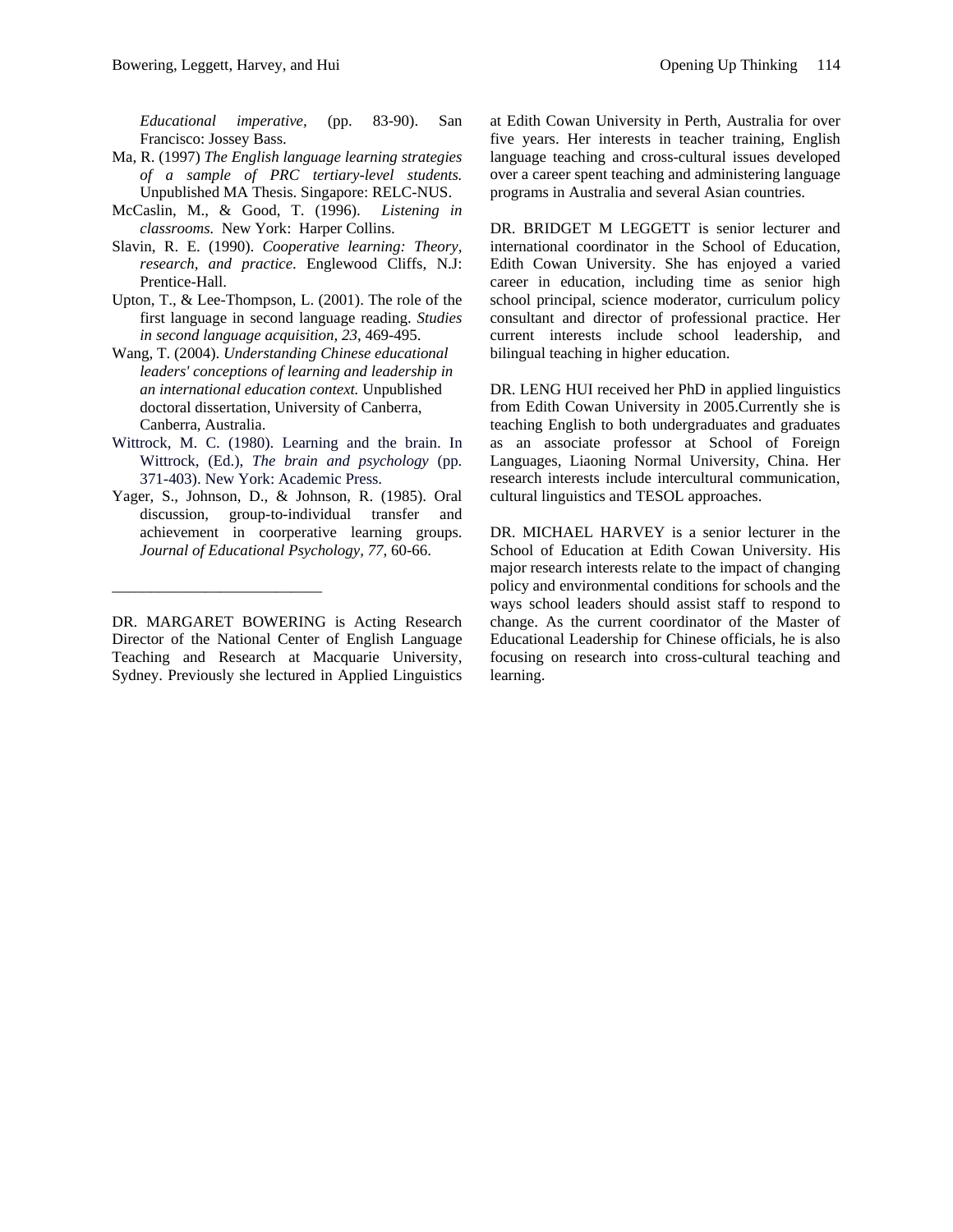| Appendix                                       |
|------------------------------------------------|
| Sample Questions from the Second Questionnaire |
| Sample Ouestions on Teamwork                   |

| In what ways does team work help you study the course? 您认为在哪些方面团队活动可以帮助您学习本课程? |     |     |                |            |            |  |  |  |              |
|--------------------------------------------------------------------------------|-----|-----|----------------|------------|------------|--|--|--|--------------|
| What is your main contribution to the productivity of the team?                |     |     |                |            |            |  |  |  |              |
| 您对团队活动的主要贡献是什么?                                                                |     |     |                |            |            |  |  |  |              |
| Do you think you would apply group discussion to your teaching / leadership    | Yes |     | No不            | <b>Not</b> |            |  |  |  |              |
| practice? 您认为您会在教学/领导实践中使用团队大组讨论的方式吗?                                          | 会   |     |                |            |            |  |  |  | applicable不符 |
|                                                                                |     |     | 会              |            | 合实际情况      |  |  |  |              |
| Reasons for your choice请说明您选择的理由                                               |     |     |                |            |            |  |  |  |              |
| Would you like to see group discussion used by other ECU lecturers             |     | Yes |                | No不        | Not sure   |  |  |  |              |
| 您是否希望ECU其它教师用团队讨论来为你们授课?                                                       |     | 是   | 是              |            | 不确定        |  |  |  |              |
| Reasons for your choice请说明您选择的理由                                               |     |     |                |            |            |  |  |  |              |
| Was it the first time that you experienced team discussion in your study?      |     |     | Yes            |            | No不是       |  |  |  |              |
| 在您的学习经历中,您是第一次体验团队讨论活动吗?                                                       |     |     | 是              |            |            |  |  |  |              |
| If Yes, why do you think it was not used before by Chinese lecturers?          |     |     |                |            |            |  |  |  |              |
| 如果是,请您说明为什么此方法以前没有被中国教师采用呢?                                                    |     |     |                |            |            |  |  |  |              |
| By any chance could the group work be wasting the class time?                  | Yes |     | No不            |            | Sometimes有 |  |  |  |              |
| 团队活动方式是否偶尔也会浪费课堂时间吗?                                                           | 会   |     | 会              | 时          |            |  |  |  |              |
| Suggest ways to improve the <b>efficiency</b> of team discussion               |     |     |                |            |            |  |  |  |              |
| 请就如何提高团队讨论活动的效率提出建议。                                                           |     |     |                |            |            |  |  |  |              |
| Suggest ways to improve the <b>effectiveness</b> of team discussion            |     |     |                |            |            |  |  |  |              |
| 请就如何提高团队讨论活动的效果提出建议。                                                           |     |     |                |            |            |  |  |  |              |
| Do you like having a teamwork activity as part one of your assignments?        | Yes |     | N <sub>o</sub> |            | Not sure   |  |  |  |              |
| 您是否愿意将一次团队活动评估结果作为一项考试成绩?                                                      |     | 愿意  | 不愿意            |            | 不确定        |  |  |  |              |
| Why is this so? 为什么如此?                                                         |     |     |                |            |            |  |  |  |              |

# **Sample questions about pair work**

| In what ways does pair work help you study the course?          |     |                |                |
|-----------------------------------------------------------------|-----|----------------|----------------|
| 您认为在哪些方面,双人组活动可以帮助您学习本课程?                                       |     |                |                |
|                                                                 |     |                |                |
| What did you and your partner usually do in the pair work?      |     |                |                |
| 在双人组活动中,您和您的搭档经常做些什么?                                           |     |                |                |
|                                                                 |     |                |                |
| Do you think you would apply pair discussion to your teaching / | Yes | N <sub>0</sub> | Not applicable |
| leadership practice?                                            | 会   | 不会             | 不符合实际情况        |
| 您认为您会在教学和领导实践中使用双人组活动吗?                                         |     |                |                |